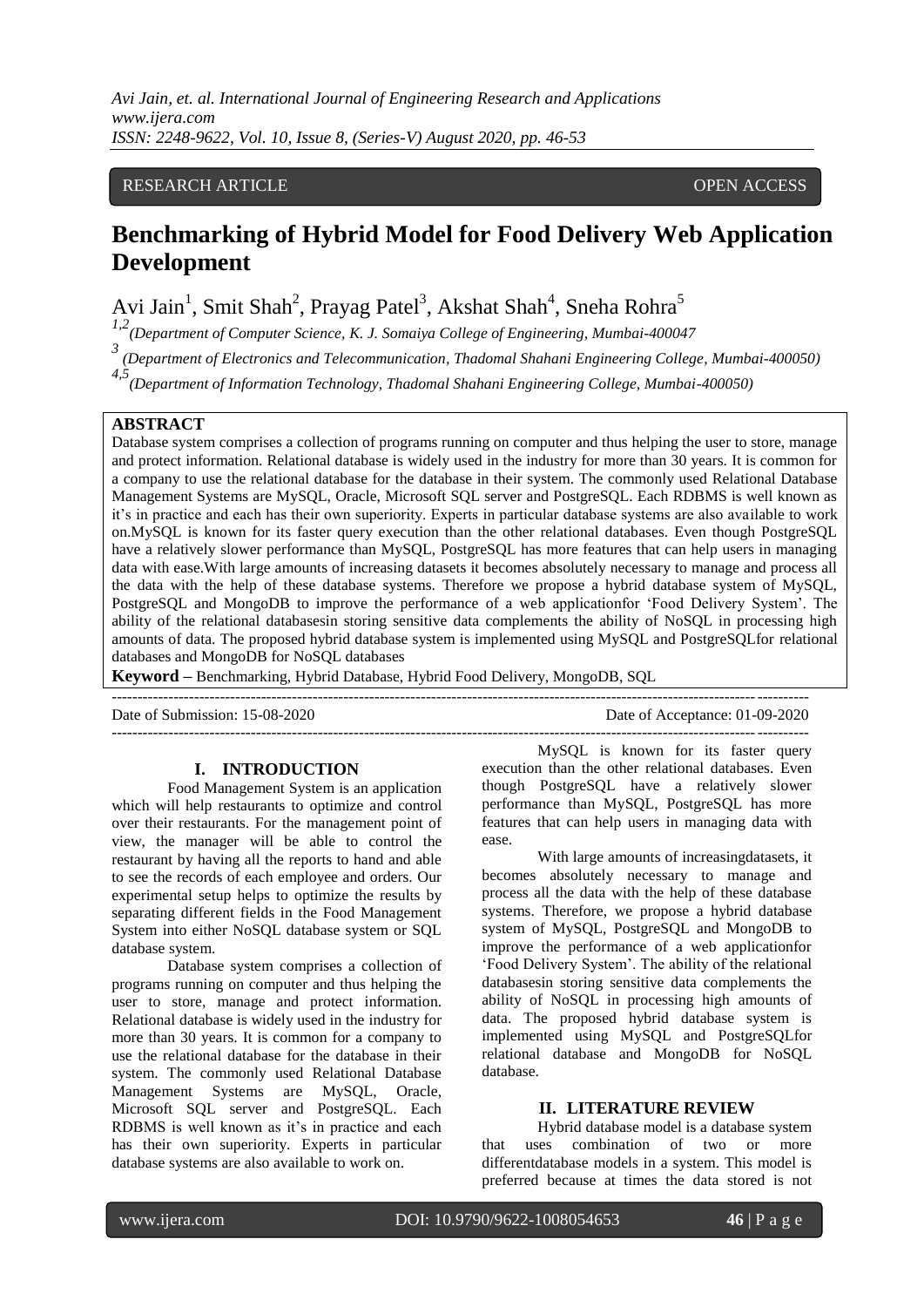alwayssuitable to be processed using single database model.Our research started by referring various papers about similar topics and briefing papers closelyrelated to study of SQL and NoSQL databases and how MongoDB has an upper hand in efficientlyhandling increasing increasing dataloads[2].Traditionally, applications have relied on relational databases suchas MySQL, Oracle, or Microsoft SQL Server, which offer improved storage efficiency and dataretrieval speeds compared to flat files [3], [4], [5]. However, as the rate of data generation andacquisition has increased, novel approaches for data storage have emerged [6], [7]. In particular,document-oriented and other NoSQL databases have rapidly gained adoption in the commercialsector [7].Lokesh Kumar et al[8] performed analysis and comparison of MongoDB with MySQLdatabase by mainly focusing on efficient handling of increasing unstructured data and replacementof traditional MySQL databases with MongoDB to compare the two databases in order to justify thepertinence of MongoDB over MySQL. Cook[9] tried to combine two databases that have differentmodels: object oriented database and relational database. From the experiments, Cook founds somebenefits in using multiple database models in a system in terms of Flexibility, Increased performance,Logical distribution which inturn enhance the experience on web usage by the user.Hybrid database is not a solution for every problem, but it is an option in making a database that canstore normalized data and can run aggregated query with good performance [10]. Most of theEnterprise Resource Planning solutions have a stronghold for relational databases, but unfortunatelythey are lacking the flexibility where users can customize entry forms, without performing updationon the database schema. By introducing a NoSQL document database into the system, users cancreate as well as edit forms quickly, as required. The data in this case will be stored as documents.Some relational database vendors like Microsoft SQL Server 2016 have recognized the need for sucha blended solution, and implemented something similar to a document database inside of theirrelational database for storing JSON documents inside cells, which eases up workflow. [11]

## **III. METHODOLOGY**

The study of the different databases is done and different datasets of varying amounts of data are inserted into all the tables of all the Database Systems (MongoDB, PostgreSQL, MySQL).Then the data is extracted using the CodeIgnitor framework in Windows 10 Operating system. This simple web page showcases the performance of all three database systems.18 tables are created in all

#### 1. Start

- 2. Connect to database
- 3. Open a new csv in write mode
- 4. For range n:
	- a. Insert random number into database
	- b. Insert random names
	- c. Insert random dates
- 5. Check csv
- 6. Commit to database
- 7. Repeat these steps for different databases
- 8. Stop

(Where n= 1k, 5k, 10k, 25k, 50k tuples)

(Random quantities are inserted in each table according to attributes)

the three database systems and 5 different datasetscontaining tuple values are inserted and the results relating to time and memory consumed are studied for all the three databases. All of the dataset is created using a Python Script and is inserted into the database using the "Psycopg2" library.CSV files can"t be directly inserted into all the databases and henceforth the needto write code was needed.Codeigniter is set up using PHP and Xampp. **Fig 1.** Algorithm

#### **IV. TABLES AND FIGURES Read and Write Performance:**

TABLE COUNT - 18 First Dataset 1,000 data tuples Second Dataset 5,000 data tuples Third Dataset 10,000 data tuples Fourth Dataset 25,000 data tuples Fifth Dataset 50,000 data tuples

### **The list of the tables and their structures are described below**

**Table 1** USE

| <b>Table I</b> Users |           |             |
|----------------------|-----------|-------------|
| <b>Field Name</b>    | Data Type | <b>Size</b> |
| Name                 | Varchar   | 20          |
| Password             | Varchar   | 32          |
| idEmployee           | Int       |             |
| idOuestion           | Int       |             |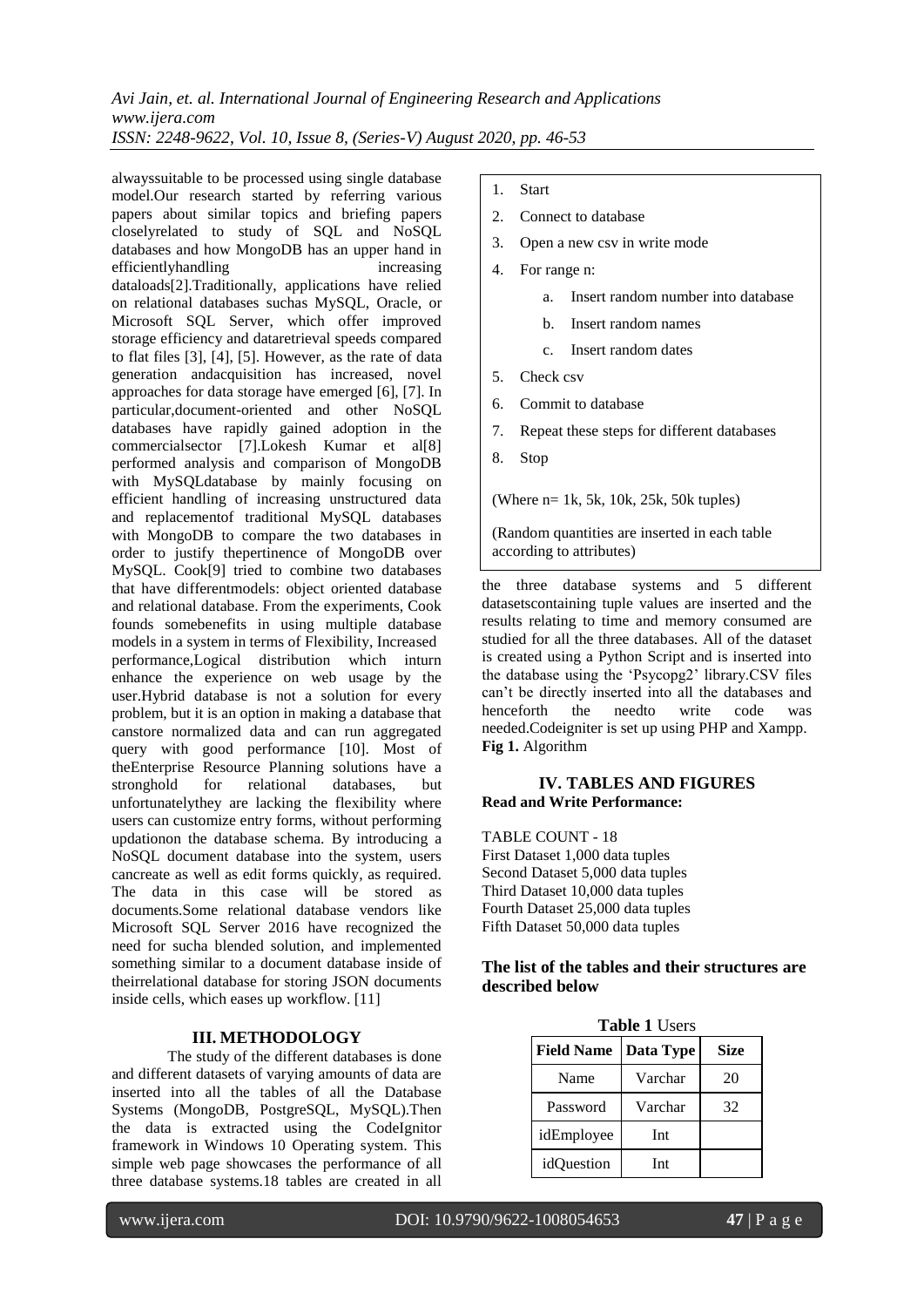# Answer Varchar 100

# **Table 2** Cancellation

| <b>Field Name</b> | Data Type  |
|-------------------|------------|
| idCancellation    | <b>INT</b> |
| idOrder           | <b>INT</b> |

## **Table 3** Category

| <b>Field Name</b> | Data Type  | <b>Size</b> |
|-------------------|------------|-------------|
| idCategory        | <b>INT</b> |             |
| Name              | Varchar    | 32          |
| idParent          | <b>INT</b> |             |

### **Table 4** Customer

| <b>Field Name</b> | Data Type | <b>Size</b> |
|-------------------|-----------|-------------|
| idCustomer        | INT       |             |
| Name              | Varchar   | 150         |
| <b>B</b> date     | Date      |             |
| Mobile no         | Double    |             |
| Email id          | Varchar   | 45          |

## **Table 5** Designation

| <b>Field Name</b> | Data Type  | <b>Size</b> |
|-------------------|------------|-------------|
| idDesignation     | <b>INT</b> |             |
| Name              | Varchar    | 45          |
| Salary            | <b>INT</b> |             |

# **Table 6** Employee

| <b>Field Name</b> | Data Type  | Size |
|-------------------|------------|------|
| idEmployee        | Varchar    | 150  |
| Name              | Varchar    | 400  |
| Address           | Varchar    | 30   |
| City              | Varchar    | 30   |
| State             | Varchar    |      |
| Mobile no         | Double     |      |
| idDesignation     | <b>INT</b> |      |

#### **Table 7** Feedback

| <b>Field Name</b> | Data Type  | <b>Size</b> |
|-------------------|------------|-------------|
| idFeed back       | <b>INT</b> |             |
| Suggestion        | Varchar    | 200         |
| idEmployee        | <b>INT</b> |             |
| idCompany         | <b>INT</b> |             |

### **Table 8** Food Items

| <b>Field Name</b> | Data Type  | <b>Size</b> |
|-------------------|------------|-------------|
| idFood_item       | <b>INT</b> |             |
| Name              | Varchar    | 45          |
| Price             | <b>INT</b> |             |
| idCategory        | <b>INT</b> |             |

#### **Table 9** Ingredients

| <b>Field Name</b> | Data Type  |
|-------------------|------------|
| idFood_Item       | <b>INT</b> |
| idVegetable       | <b>INT</b> |
| Quantity          | <b>INT</b> |

# **Table 10** Order Type

| <b>Field Name</b>   Data Type |         | <b>Size</b> |
|-------------------------------|---------|-------------|
| idOrder_type                  | INT     |             |
| Name                          | Varchar | 45          |

### **Table 11** Order

| <b>Field Name</b> | Data Type  |
|-------------------|------------|
| idOrder           | <b>INT</b> |
| idTable           | <b>INT</b> |
| idCustomer        | <b>INT</b> |
| idEmployee        | <b>INT</b> |
| idStatus          | <b>INT</b> |
| idOrder_type      | <b>INT</b> |
| Date              | Date       |

### **Table 12** Order Details

| <b>Field Name</b> | Data Type  | Size |
|-------------------|------------|------|
| idSub Order       | INT        |      |
| idOrder           | <b>INT</b> |      |
| idFood item       | INT        |      |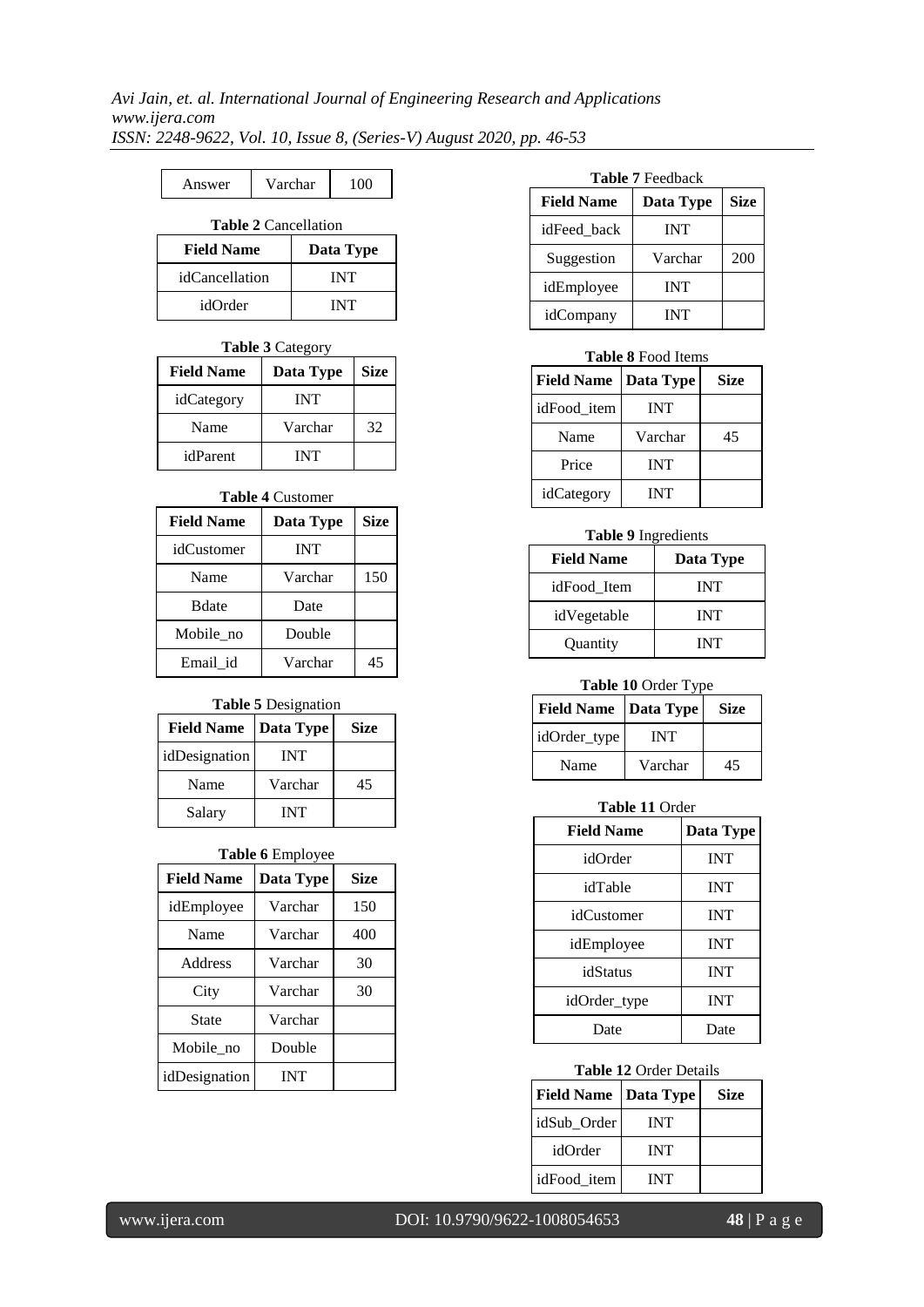| Special | Varchar | 45 |
|---------|---------|----|
|         |         |    |

| <b>Table 13 Shift Timing</b> |            |  |  |
|------------------------------|------------|--|--|
| <b>Field Name</b>            | Data Type  |  |  |
| idShift time                 | <b>INT</b> |  |  |
| idEmployee                   | <b>INT</b> |  |  |
| <b>Start</b> Time            | Datetime   |  |  |
| End Time                     | Datetime   |  |  |

**Table 14** Tables

| <b>Field Name   Data Type</b> |         | Size |
|-------------------------------|---------|------|
| idTable                       | INT     |      |
| idEmployee                    | Varchar | 45   |

#### **Table 15** Table booking

| <b>Field Name</b> | Data Type  |  |
|-------------------|------------|--|
| idTable_booking   | <b>INT</b> |  |
| idTable           | <b>INT</b> |  |
| idCustomer        | <b>INT</b> |  |
| idStatus          | <b>INT</b> |  |
| Date              | Date       |  |

#### **Table 16** Questions

| Field Name | Data Type | Size |
|------------|-----------|------|
| idQuestion | INT       |      |
| Questions  | Varchar   | 100  |

All of these tables were stored in all the three databases and for all the 5 datasets(1.000 - 50,000) results were recorded.

Food\_Items and Order-Type were kept constant throughout all the datasets since it isn"t likely to increase after a particular limit. The limit was set to 500 and 15 respectively.

#### **V. RESULT AND DISCUSSION**

Here are the graphs of some important tables and their results and efficiency analysis.The X-axis symbolizes the datasets, namely 1,000 to 50,000 respectively.The Y-axis symbolizes the time taken to retrieve them in seconds.

Users table comes in the SQL category but since it has so many tuples a larger retrieval is done betterby MongoDB but MySQL also proves to be efficient herewhich can beobserved in Fig 2.



Cancellationtable is required for any cancellation of the orders and in Fig.3 we see a spike in the beginning for MongoDB but in later stages it proves to be better thanboth PostgreSQL and MySQL as both of them show gradual increase.



Fig. 4 represents the graph of category table and the best results can be seen for PostgreSQL.MySQL takes a big spike whereas MongoDB doesn"t prove to be that efficient.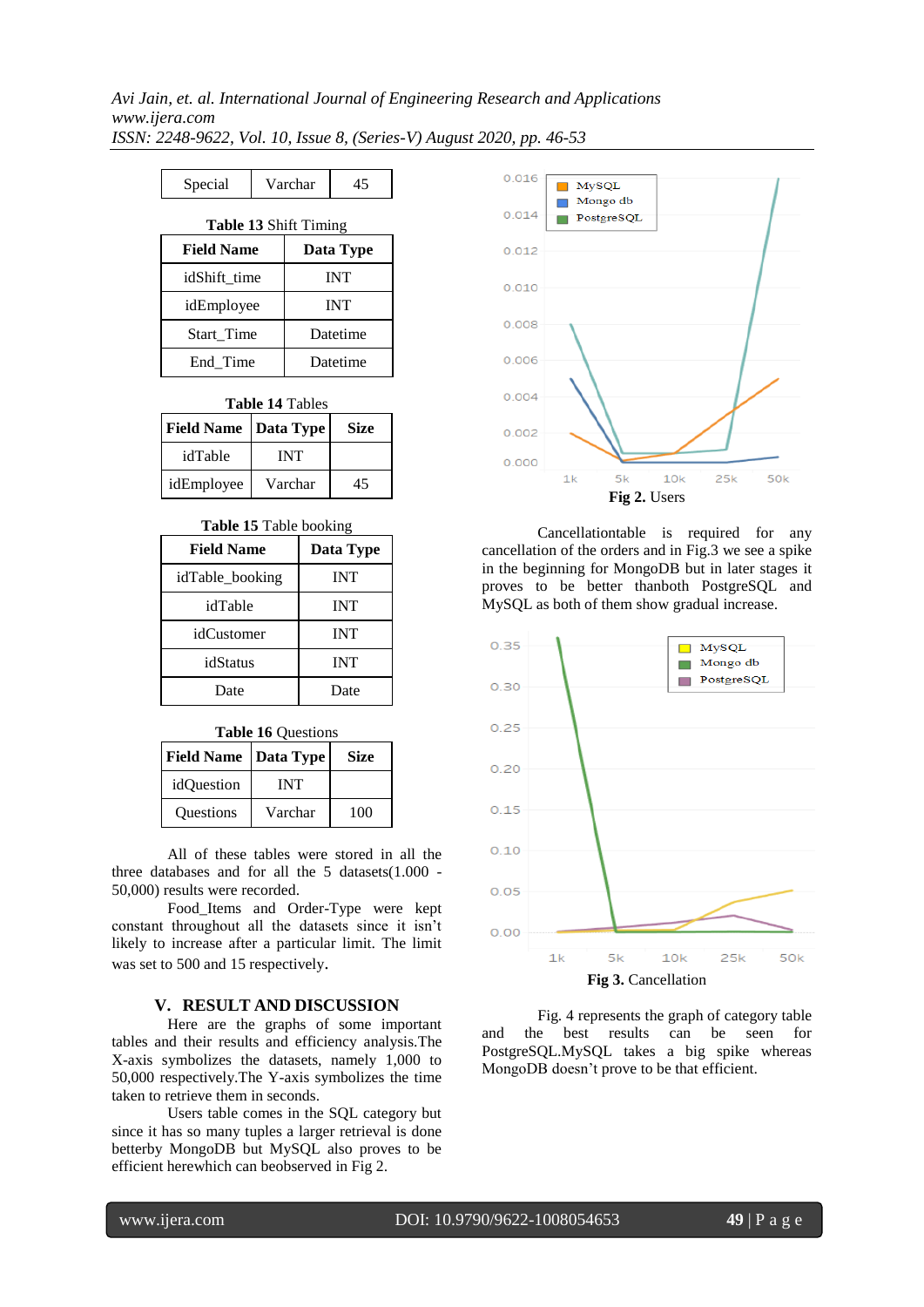

PostgreSQL increases exponentially in the customers table but we see that MongoDB is the best suitable for this table be it any dataset.MySQL gives

irregular results here.



Employees as shown in fig.6 is SQL data and is best retrieved in MySQL.



Feedback, Orders, Order\_Details and Questions are all non-structural that we classify as NoSQL data and hence in all the graphs MongoDB proves to be the most efficient.



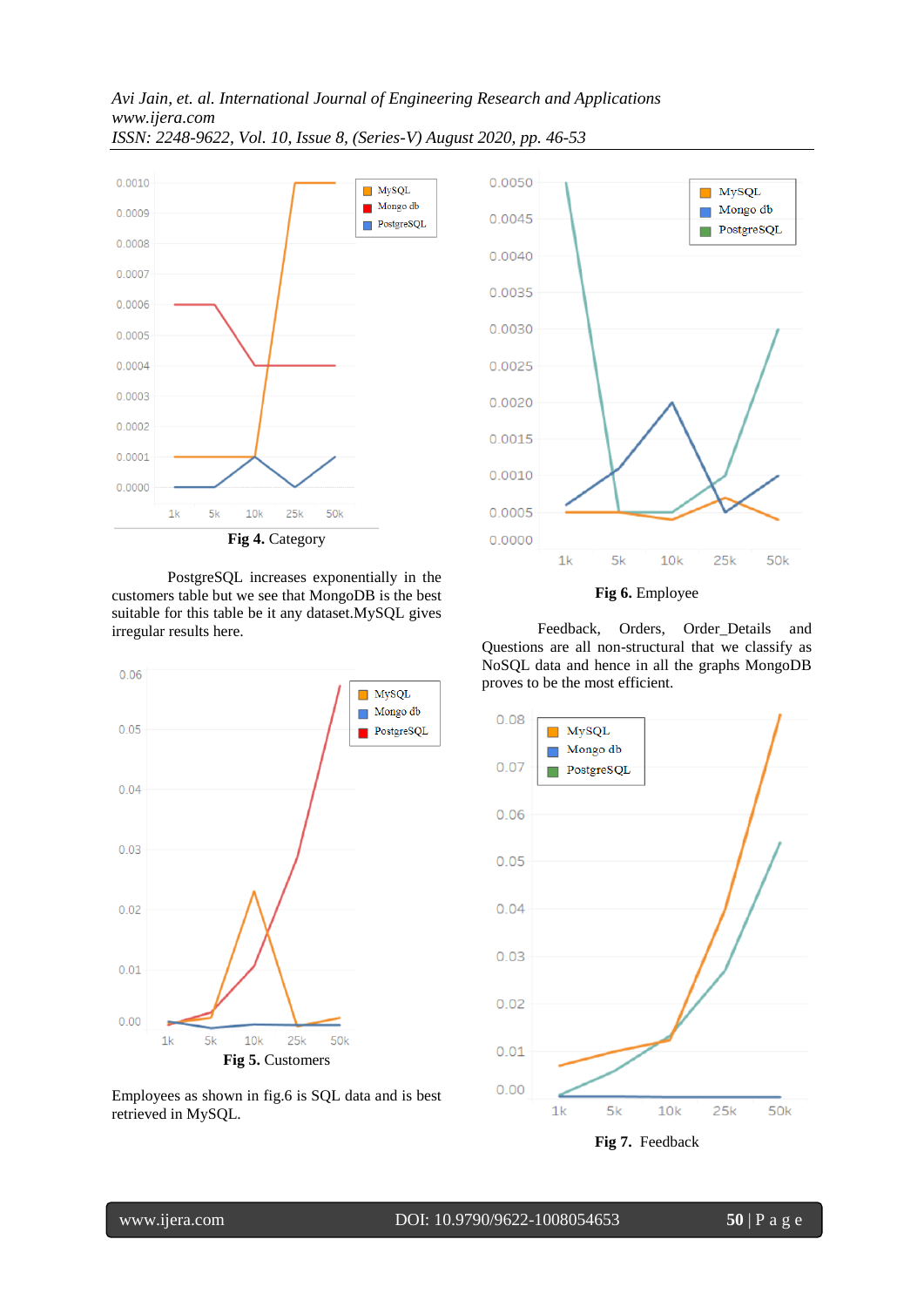





www.ijera.com DOI: 10.9790/9622-1008054653 **51** | P a g e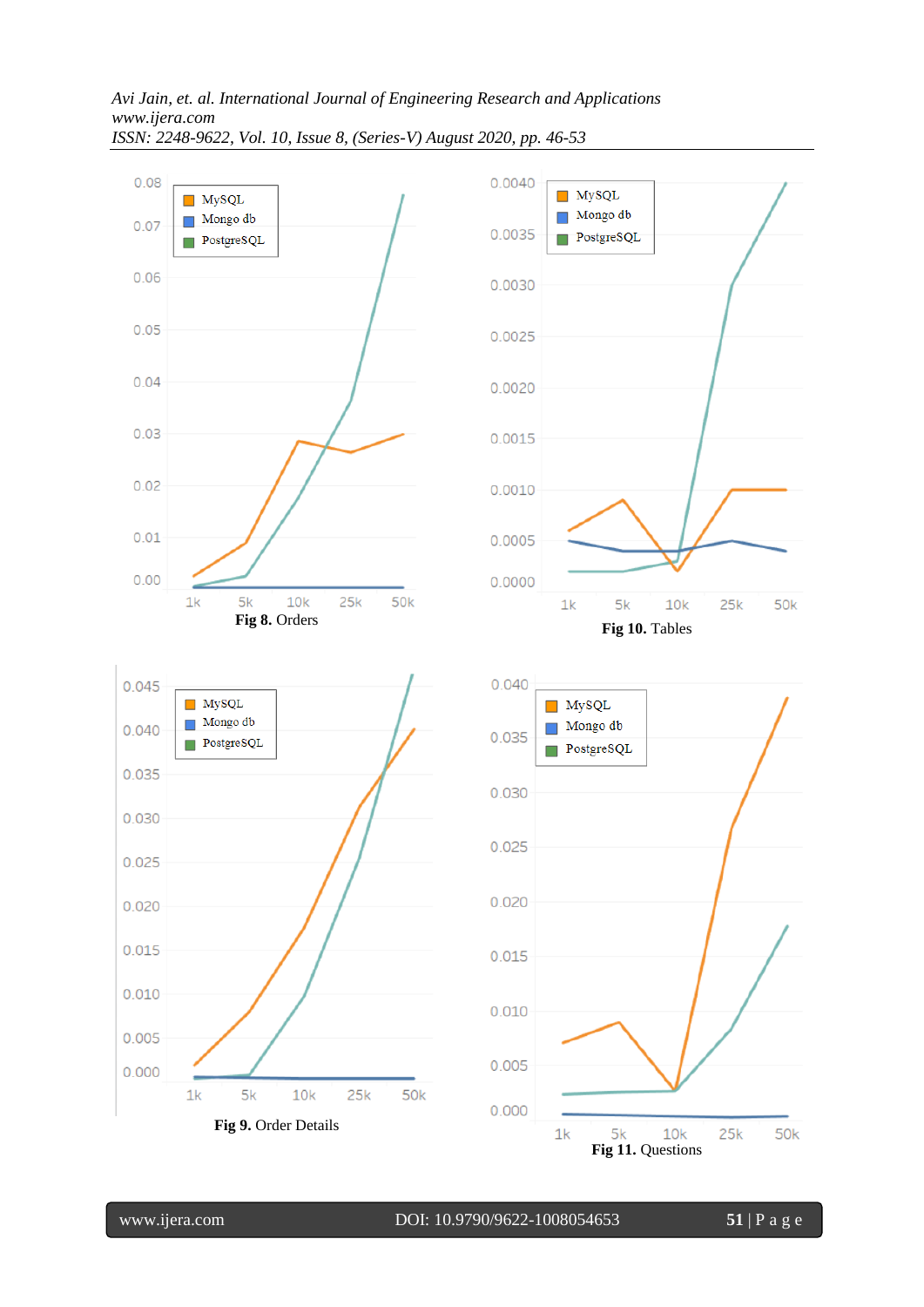A hybrid database becomes important because nosql data retrieval is faster in MongoDB and large data retrieval of SQL can be done in MySQL. Tables like Feedback, Orders and Questions contain non-structural data which is fastest retrieved in MongoDB where as tables like Customers, Users, Employees are structural and can be retrieved in in MySQL or PostgreSQL. Many applications nowadays are using Hybrid Database System because it uses two or more Database Models in one system. This is preferred because not all the stored data is suitable for just one type of a Database model. Therefore we have used an Object Oriented Database, Relational Database and one NoSQL model. We discovered multiple benefits by using a hybrid system:

• **Flexibility.** In complex data types, the data may need to be forced to fit the storage model that is being used in the system. Hybrid database models can increase the flexibility of the system to store different types of data.

• **Increased performance.** Leveraging the strengths of multiple storage models improves the system performance.

• **Logical distribution.** Data Distribution is better and the number of forced data is reduced due to the flexibility of hybrid database models.

• **Built for the web.** The increased performance and the flexibility on storing the data can enhance the experience of web usage by the user.

A Hybrid Database model will not be suitable for every problem but a system where we need to store different types of normalized data and run aggregate queries with commendable performance, that's where our system shines the best.

In our application we see that for different datasets of users, PostGRES works best whereas for tables like no - fixed scheme MongoDB gives us the best results.

#### **VI. CONCLUSION AND FUTURE WORK**

The main aim of this paper is to give an overview of Hybrid database systems, about how it has declined the dominance of using just one type of a database system for an application, with its background and characteristics.

From the experimental results and analysis, it can be concluded that the hybrid database model of MySQL, PostgreSQL and MongoDB improves the web application performance on large database sizes. MongoDB has a relatively better write time than MySQL or PostgreSQL; but PostgreSQL write procedure is more consistent. In terms of disk space, CPU and RAM usage, the hybrid model database uses less disk space than MySQL or PostgreSQL.

But it comes with a price of higher RAM requirements.

The current evaluations are performed on a single system; the repetition of this evaluation through experiments is suggested as on another operating system and different web frameworks the performance will definitely vary.

### **ACKNOWLEDGEMENTS**

This research would not be possible without the help of Prof. Vaibhav Vasani, Prof. PradnyaBhangale ,SanketSahasrabudhe, Krunal Dabhi, Parth Shah and Virag Jain for helping with setup and guiding with research materials.

## **REFERENCES**

Proceeding Papers and Journal Papers:

- [1]. Gregorius Ongo, Gede Putra Kusuma,Hybrid Database System of MySQL and MongoDB in Web Application Development, 2018 International Conference on Information Management and Technology (ICIMTech)
- [2]. Mayur M Patil AkkamahadeviHanni,CHTejeshwar, Priyadarshini Patil , "A qualitative analysis of the performance of MongoDB vs MySQL Database based on insertion and retrieval operations using a web/android application to explore Load Balancing – Sharding in MongoDB and its advantages", International conference on I-SMAC (IoT in Social, Mobile, Analytics and Cloud) (I-SMAC 2017)
- [3]. E.F. Codd, A relational model of data for large shared data banks Commun. ACM, 13 (1970), pp. 377-387
- [4]. M.M. Astrahan, M.W. Blasgen, D.D. Chamberlin, K.P. Eswaran, J.N. Gray, P.P. Griffiths, et al. System R: relational approach to database management, ACM Trans. Database Syst., 1 (1976), pp. 97-137
- [5]. W.J. Kent, C.W. Sugnet, T.S. Furey, K.M.
- [6]. Roskin, T.H. Pringle, A.M. Zahler, et al. The human genome browser at UCSC Genome Res., 12 (2002), pp. 996-1006
- [7]. R. Cattell, Scalable SQL and NoSQL data stores, SIGMOD Rec., 39 (2011), pp. 12-27
- [8]. N. Leavitt, Will NoSQL databases live up to their promise? Computer, 43 (2010), pp. 12- 14
- [9]. Lokesh Kumar, Computer Science & Engineering, Vivekananda Global University Jaipur, Rajasthan, India; Dr.ShaliniRajawat, Computer Science & Engineering, Vivekananda Global University Jaipur, Rajasthan, India; Krati Joshi, Computer Science & Engineering, Vivekananda Global